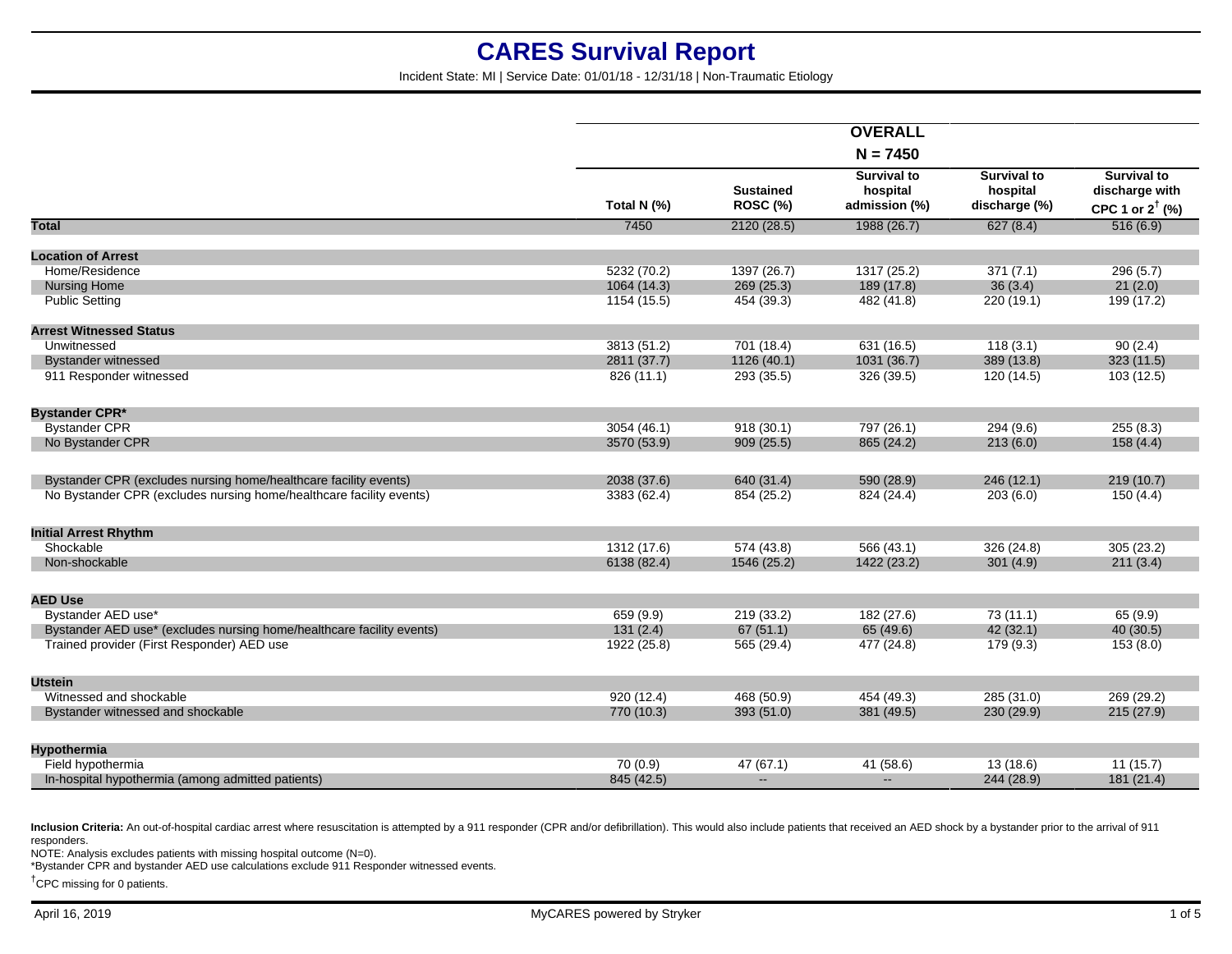Incident State: MI | Service Date: 01/01/18 - 12/31/18 | Non-Traumatic Etiology

|                                                                       | Age = $\leq$ 1 years |                              |                                                 |                                                 |                                                                    |
|-----------------------------------------------------------------------|----------------------|------------------------------|-------------------------------------------------|-------------------------------------------------|--------------------------------------------------------------------|
|                                                                       | $N = 113$            |                              |                                                 |                                                 |                                                                    |
|                                                                       | Total N (%)          | <b>Sustained</b><br>ROSC (%) | <b>Survival to</b><br>hospital<br>admission (%) | <b>Survival to</b><br>hospital<br>discharge (%) | <b>Survival to</b><br>discharge with<br>CPC 1 or $2^{\dagger}$ (%) |
| <b>Total</b>                                                          | 113                  | 9(8.0)                       | 14(12.4)                                        | 3(2.7)                                          | 1(0.9)                                                             |
| <b>Location of Arrest</b>                                             |                      |                              |                                                 |                                                 |                                                                    |
| Home/Residence                                                        | 107(94.7)            | 8(7.5)                       | 13(12.1)                                        | 3(2.8)                                          | 1(0.9)                                                             |
| <b>Nursing Home</b>                                                   | 0(0.0)               | $0$ (NaN)                    | $0$ (NaN)                                       | $0$ (NaN)                                       | $0$ (NaN)                                                          |
| <b>Public Setting</b>                                                 | 6(5.3)               | 1(16.7)                      | 1(16.7)                                         | 0(0.0)                                          | 0(0.0)                                                             |
| <b>Arrest Witnessed Status</b>                                        |                      |                              |                                                 |                                                 |                                                                    |
| Unwitnessed                                                           | 94(83.2)             | 8(8.5)                       | 13(13.8)                                        | 3(3.2)                                          | 1(1.1)                                                             |
| <b>Bystander witnessed</b>                                            | 16(14.2)             | 1(6.2)                       | 1(6.2)                                          | 0(0.0)                                          | 0(0.0)                                                             |
| 911 Responder witnessed                                               | 3(2.7)               | 0(0.0)                       | 0(0.0)                                          | 0(0.0)                                          | 0(0.0)                                                             |
| <b>Bystander CPR*</b>                                                 |                      |                              |                                                 |                                                 |                                                                    |
| <b>Bystander CPR</b>                                                  | 54(49.1)             | 7(13.0)                      | 6(11.1)                                         | 2(3.7)                                          | 1(1.9)                                                             |
| No Bystander CPR                                                      | 56 (50.9)            | 2(3.6)                       | 8(14.3)                                         | 1(1.8)                                          | 0(0.0)                                                             |
| Bystander CPR (excludes nursing home/healthcare facility events)      | 54(49.1)             | 7(13.0)                      | 6(11.1)                                         | 2(3.7)                                          | 1(1.9)                                                             |
| No Bystander CPR (excludes nursing home/healthcare facility events)   | 56 (50.9)            | 2(3.6)                       | 8(14.3)                                         | 1(1.8)                                          | 0(0.0)                                                             |
| <b>Initial Arrest Rhythm</b>                                          |                      |                              |                                                 |                                                 |                                                                    |
| Shockable                                                             | 3(2.7)               | 0(0.0)                       | 0(0.0)                                          | 0(0.0)                                          | 0(0.0)                                                             |
| Non-shockable                                                         | 110(97.3)            | 9(8.2)                       | 14(12.7)                                        | 3(2.7)                                          | 1(0.9)                                                             |
| <b>AED Use</b>                                                        |                      |                              |                                                 |                                                 |                                                                    |
| Bystander AED use*                                                    | 0(0.0)               | $0$ (NaN)                    | $0$ (NaN)                                       | $0$ (NaN)                                       | $0$ (NaN)                                                          |
| Bystander AED use* (excludes nursing home/healthcare facility events) | 0(0.0)               | $0$ (NaN)                    | $0$ (NaN)                                       | $0$ (NaN)                                       | $0$ (NaN)                                                          |
| Trained provider (First Responder) AED use                            | 17(15.0)             | 0(0.0)                       | 3(17.6)                                         | 1(5.9)                                          | 0(0.0)                                                             |
| <b>Utstein</b>                                                        |                      |                              |                                                 |                                                 |                                                                    |
| Witnessed and shockable                                               | 1(0.9)               | 0(0.0)                       | 0(0.0)                                          | 0(0.0)                                          | 0(0.0)                                                             |
| Bystander witnessed and shockable                                     | 1(0.9)               | 0(0.0)                       | 0(0.0)                                          | 0(0.0)                                          | 0(0.0)                                                             |
| Hypothermia                                                           |                      |                              |                                                 |                                                 |                                                                    |
| Field hypothermia                                                     | 0(0.0)               | $0$ (NaN)                    | $0$ (NaN)                                       | $0$ (NaN)                                       | $0$ (NaN)                                                          |
| In-hospital hypothermia (among admitted patients)                     | 0(0.0)               | $\mathbf{u}$                 | $\mathbf{u}$                                    | $0$ (NaN)                                       | $0$ (NaN)                                                          |
|                                                                       |                      |                              |                                                 |                                                 |                                                                    |

Inclusion Criteria: An out-of-hospital cardiac arrest where resuscitation is attempted by a 911 responder (CPR and/or defibrillation). This would also include patients that received an AED shock by a bystander prior to the responders.

NOTE: Analysis excludes patients with missing hospital outcome (N=0).

\*Bystander CPR and bystander AED use calculations exclude 911 Responder witnessed events.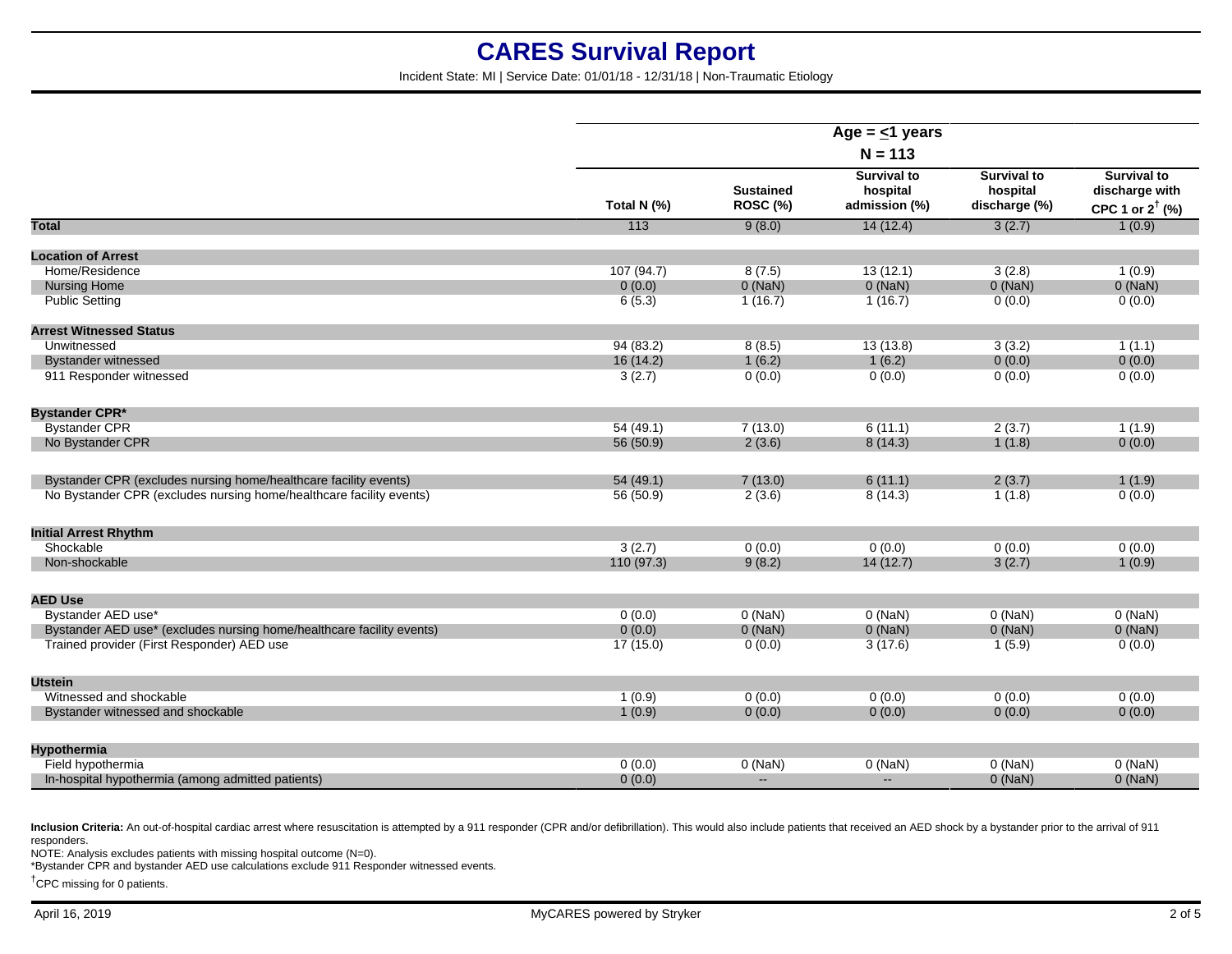Incident State: MI | Service Date: 01/01/18 - 12/31/18 | Non-Traumatic Etiology

|                                                                       | Age = $>1$ - 12 years |                              |                                                 |                                                 |                                                                    |
|-----------------------------------------------------------------------|-----------------------|------------------------------|-------------------------------------------------|-------------------------------------------------|--------------------------------------------------------------------|
|                                                                       | $N = 62$              |                              |                                                 |                                                 |                                                                    |
|                                                                       | Total N (%)           | <b>Sustained</b><br>ROSC (%) | <b>Survival to</b><br>hospital<br>admission (%) | <b>Survival to</b><br>hospital<br>discharge (%) | <b>Survival to</b><br>discharge with<br>CPC 1 or $2^{\dagger}$ (%) |
| <b>Total</b>                                                          | 62                    | 20(32.3)                     | 19(30.6)                                        | 6(9.7)                                          | 5(8.1)                                                             |
| <b>Location of Arrest</b>                                             |                       |                              |                                                 |                                                 |                                                                    |
| Home/Residence                                                        | 52 (83.9)             | 14(26.9)                     | 13(25.0)                                        | 4(7.7)                                          | 3(5.8)                                                             |
| <b>Nursing Home</b>                                                   | 0(0.0)                | $0$ (NaN)                    | 0(NaN)                                          | $0$ (NaN)                                       | $0$ (NaN)                                                          |
| <b>Public Setting</b>                                                 | 10(16.1)              | 6(60.0)                      | 6(60.0)                                         | 2(20.0)                                         | 2(20.0)                                                            |
| <b>Arrest Witnessed Status</b>                                        |                       |                              |                                                 |                                                 |                                                                    |
| Unwitnessed                                                           | 37(59.7)              | 10(27.0)                     | 10(27.0)                                        | 2(5.4)                                          | 2(5.4)                                                             |
| <b>Bystander witnessed</b>                                            | 19 (30.6)             | 8(42.1)                      | 7(36.8)                                         | 2(10.5)                                         | 2(10.5)                                                            |
| 911 Responder witnessed                                               | 6(9.7)                | 2(33.3)                      | 2(33.3)                                         | 2(33.3)                                         | 1(16.7)                                                            |
| <b>Bystander CPR*</b>                                                 |                       |                              |                                                 |                                                 |                                                                    |
| <b>Bystander CPR</b>                                                  | 25(44.6)              | 5(20.0)                      | 7(28.0)                                         | 4(16.0)                                         | 4(16.0)                                                            |
| No Bystander CPR                                                      | 31(55.4)              | 11(35.5)                     | 10(32.3)                                        | 0(0.0)                                          | 0(0.0)                                                             |
| Bystander CPR (excludes nursing home/healthcare facility events)      | 24 (43.6)             | 7(29.2)                      | 7(29.2)                                         | 4(16.7)                                         | 4(16.7)                                                            |
| No Bystander CPR (excludes nursing home/healthcare facility events)   | 31(56.4)              | 11(35.5)                     | 10(32.3)                                        | 0(0.0)                                          | 0(0.0)                                                             |
| <b>Initial Arrest Rhythm</b>                                          |                       |                              |                                                 |                                                 |                                                                    |
| Shockable                                                             | 3(4.8)                | 3(100.0)                     | 2(66.7)                                         | 1(33.3)                                         | 1(33.3)                                                            |
| Non-shockable                                                         | 59 (95.2)             | 17(28.8)                     | 17(28.8)                                        | 5(8.5)                                          | 4(6.8)                                                             |
| <b>AED Use</b>                                                        |                       |                              |                                                 |                                                 |                                                                    |
| Bystander AED use*                                                    | 0(0.0)                | $0$ (NaN)                    | $0$ (NaN)                                       | $0$ (NaN)                                       | $0$ (NaN)                                                          |
| Bystander AED use* (excludes nursing home/healthcare facility events) | 0(0.0)                | $0$ (NaN)                    | $0$ (NaN)                                       | $0$ (NaN)                                       | $0$ (NaN)                                                          |
| Trained provider (First Responder) AED use                            | 21(33.9)              | 8(38.1)                      | 7(33.3)                                         | 2(9.5)                                          | 2(9.5)                                                             |
| <b>Utstein</b>                                                        |                       |                              |                                                 |                                                 |                                                                    |
| Witnessed and shockable                                               | 3(4.8)                | 3(100.0)                     | 2(66.7)                                         | 1(33.3)                                         | 1(33.3)                                                            |
| Bystander witnessed and shockable                                     | 3(4.8)                | 3(100.0)                     | 2(66.7)                                         | 1(33.3)                                         | 1(33.3)                                                            |
| <b>Hypothermia</b>                                                    |                       |                              |                                                 |                                                 |                                                                    |
| Field hypothermia                                                     | 1(1.6)                | 1(100.0)                     | 1(100.0)                                        | 0(0.0)                                          | 0(0.0)                                                             |
| In-hospital hypothermia (among admitted patients)                     | 1(5.3)                | $\sim$                       | $\sim$                                          | 0(0.0)                                          | 0(0.0)                                                             |

Inclusion Criteria: An out-of-hospital cardiac arrest where resuscitation is attempted by a 911 responder (CPR and/or defibrillation). This would also include patients that received an AED shock by a bystander prior to the responders.

NOTE: Analysis excludes patients with missing hospital outcome (N=0).

\*Bystander CPR and bystander AED use calculations exclude 911 Responder witnessed events.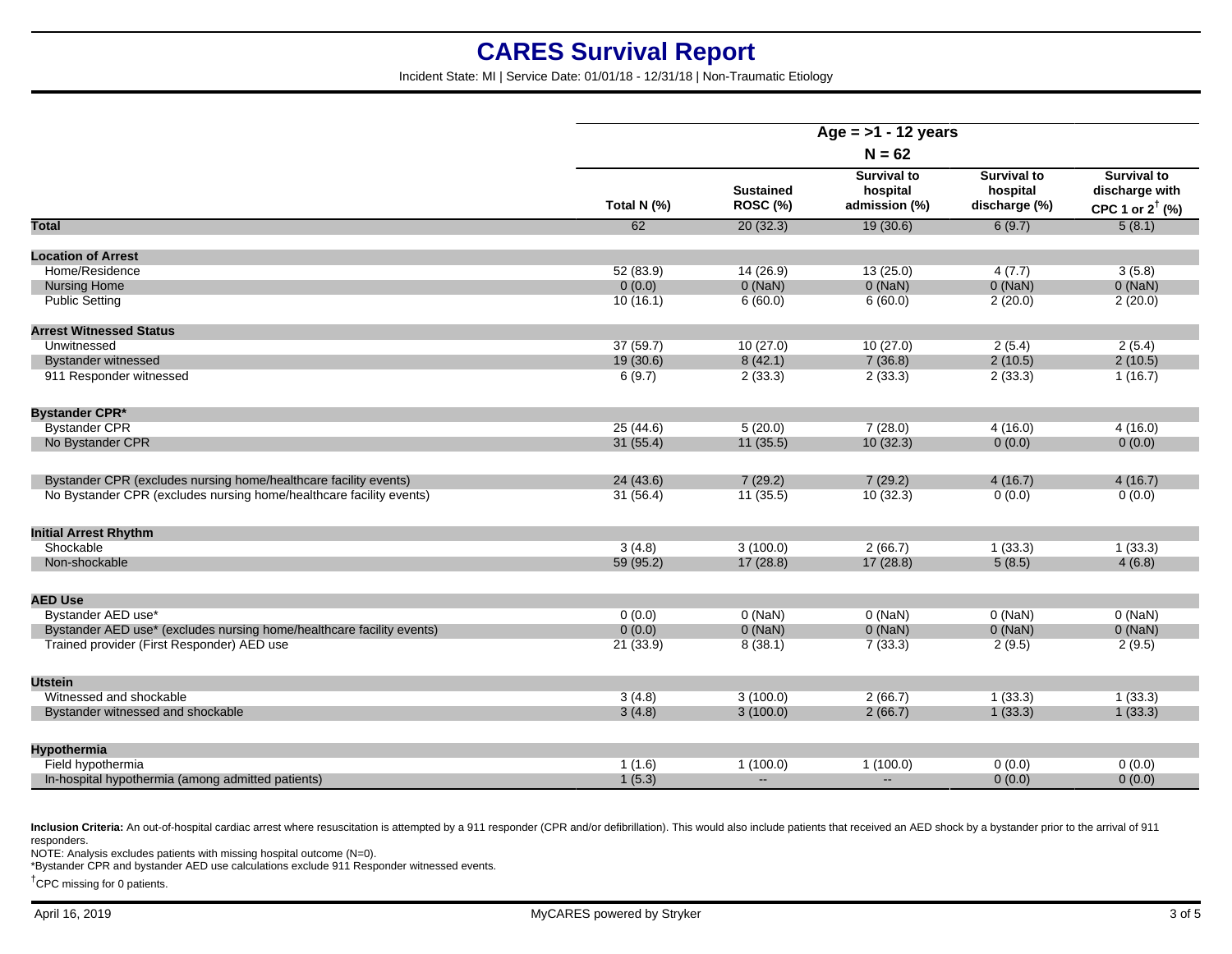Incident State: MI | Service Date: 01/01/18 - 12/31/18 | Non-Traumatic Etiology

|                                                                       | Age = $13 - 18$ years<br>$N = 40$ |                              |                                                 |                                                 |                                                                    |
|-----------------------------------------------------------------------|-----------------------------------|------------------------------|-------------------------------------------------|-------------------------------------------------|--------------------------------------------------------------------|
|                                                                       |                                   |                              |                                                 |                                                 |                                                                    |
|                                                                       | Total N (%)                       | <b>Sustained</b><br>ROSC (%) | <b>Survival to</b><br>hospital<br>admission (%) | <b>Survival to</b><br>hospital<br>discharge (%) | <b>Survival to</b><br>discharge with<br>CPC 1 or $2^{\dagger}$ (%) |
| <b>Total</b>                                                          | 40                                | 14(35.0)                     | 16(40.0)                                        | 4(10.0)                                         | 3(7.5)                                                             |
| <b>Location of Arrest</b>                                             |                                   |                              |                                                 |                                                 |                                                                    |
| Home/Residence                                                        | 32(80.0)                          | 10(31.2)                     | 11(34.4)                                        | 1(3.1)                                          | 1(3.1)                                                             |
| <b>Nursing Home</b>                                                   | 0(0.0)                            | $0$ (NaN)                    | $0$ (NaN)                                       | $0$ (NaN)                                       | $0$ (NaN)                                                          |
| <b>Public Setting</b>                                                 | 8(20.0)                           | 4(50.0)                      | 5(62.5)                                         | 3(37.5)                                         | 2(25.0)                                                            |
| <b>Arrest Witnessed Status</b>                                        |                                   |                              |                                                 |                                                 |                                                                    |
| Unwitnessed                                                           | 22(55.0)                          | 6(27.3)                      | 5(22.7)                                         | 1(4.5)                                          | 1(4.5)                                                             |
| <b>Bystander witnessed</b>                                            | 17(42.5)                          | 8(47.1)                      | 11 (64.7)                                       | 3(17.6)                                         | 2(11.8)                                                            |
| 911 Responder witnessed                                               | 1(2.5)                            | 0(0.0)                       | 0(0.0)                                          | 0(0.0)                                          | 0(0.0)                                                             |
| <b>Bystander CPR*</b>                                                 |                                   |                              |                                                 |                                                 |                                                                    |
| <b>Bystander CPR</b>                                                  | 18(46.2)                          | 7(38.9)                      | 9(50.0)                                         | 2(11.1)                                         | 2(11.1)                                                            |
| No Bystander CPR                                                      | 21(53.8)                          | 7(33.3)                      | 7(33.3)                                         | 2(9.5)                                          | 1(4.8)                                                             |
| Bystander CPR (excludes nursing home/healthcare facility events)      | 18 (46.2)                         | 7(38.9)                      | 9(50.0)                                         | 2(11.1)                                         | 2(11.1)                                                            |
| No Bystander CPR (excludes nursing home/healthcare facility events)   | 21(53.8)                          | 7(33.3)                      | 7(33.3)                                         | 2(9.5)                                          | 1(4.8)                                                             |
| <b>Initial Arrest Rhythm</b>                                          |                                   |                              |                                                 |                                                 |                                                                    |
| Shockable                                                             | 5(12.5)                           | 3(60.0)                      | 4(80.0)                                         | 3(60.0)                                         | 2(40.0)                                                            |
| Non-shockable                                                         | 35(87.5)                          | 11(31.4)                     | 12(34.3)                                        | 1(2.9)                                          | 1(2.9)                                                             |
| <b>AED Use</b>                                                        |                                   |                              |                                                 |                                                 |                                                                    |
| Bystander AED use*                                                    | 1(2.6)                            | 1(100.0)                     | 1(100.0)                                        | 1(100.0)                                        | 1(100.0)                                                           |
| Bystander AED use* (excludes nursing home/healthcare facility events) | 1(2.6)                            | 1(100.0)                     | 1(100.0)                                        | 1(100.0)                                        | 1(100.0)                                                           |
| Trained provider (First Responder) AED use                            | 15(37.5)                          | 9(60.0)                      | 8(53.3)                                         | 2(13.3)                                         | 2(13.3)                                                            |
| <b>Utstein</b>                                                        |                                   |                              |                                                 |                                                 |                                                                    |
| Witnessed and shockable                                               | 5(12.5)                           | 3(60.0)                      | 4(80.0)                                         | 3(60.0)                                         | 2(40.0)                                                            |
| Bystander witnessed and shockable                                     | 5(12.5)                           | 3(60.0)                      | 4(80.0)                                         | 3(60.0)                                         | 2(40.0)                                                            |
| <b>Hypothermia</b>                                                    |                                   |                              |                                                 |                                                 |                                                                    |
| Field hypothermia                                                     | 0(0.0)                            | $0$ (NaN)                    | $0$ (NaN)                                       | $0$ (NaN)                                       | $0$ (NaN)                                                          |
| In-hospital hypothermia (among admitted patients)                     | 4(25.0)                           | $\sim$                       | $\sim$                                          | 1(25.0)                                         | 1(25.0)                                                            |

Inclusion Criteria: An out-of-hospital cardiac arrest where resuscitation is attempted by a 911 responder (CPR and/or defibrillation). This would also include patients that received an AED shock by a bystander prior to the responders.

NOTE: Analysis excludes patients with missing hospital outcome (N=0).

\*Bystander CPR and bystander AED use calculations exclude 911 Responder witnessed events.